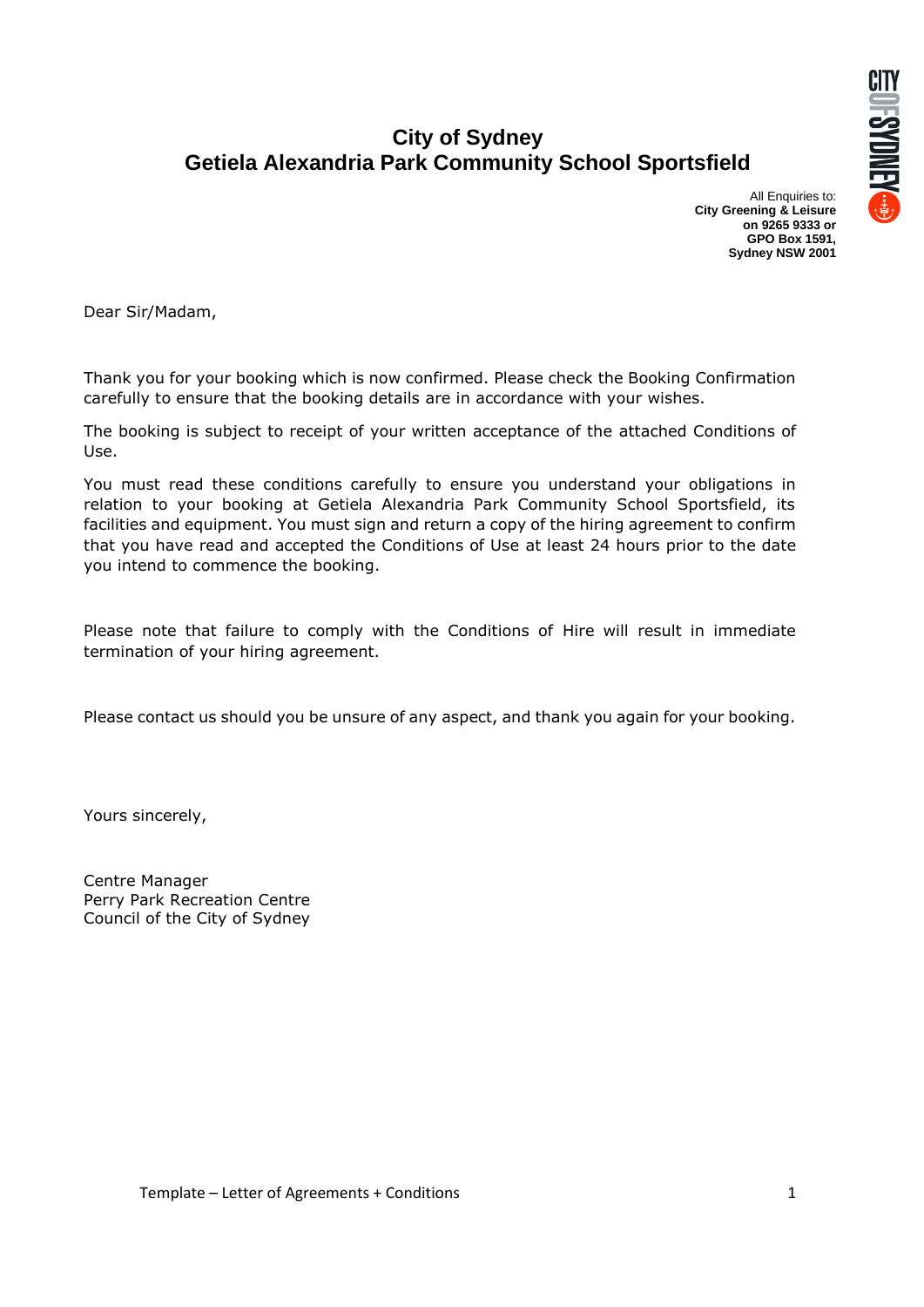

# BOOKING CONFIRMATION

| <b>Date of Agreement:</b>                                   |                                                                                                                |  |                                              |  |                                              |  |
|-------------------------------------------------------------|----------------------------------------------------------------------------------------------------------------|--|----------------------------------------------|--|----------------------------------------------|--|
| <b>DETAILS</b>                                              |                                                                                                                |  |                                              |  |                                              |  |
| <b>CITY</b>                                                 | THE COUNCIL OF THE CITY OF SYDNEY ABN 22 636 550 790 ("the City"),                                             |  |                                              |  |                                              |  |
|                                                             | <b>Address</b><br>456 Kent Street, Sydney NSW 2001                                                             |  |                                              |  |                                              |  |
|                                                             | Contact:                                                                                                       |  |                                              |  |                                              |  |
|                                                             | Email:                                                                                                         |  |                                              |  |                                              |  |
|                                                             | <b>Emergency contact</b>                                                                                       |  |                                              |  | After business hours: (02) 9265 9333         |  |
| <b>HIRER</b>                                                |                                                                                                                |  |                                              |  |                                              |  |
|                                                             | <b>Address</b>                                                                                                 |  |                                              |  |                                              |  |
|                                                             | Contact:<br>Email:                                                                                             |  |                                              |  |                                              |  |
|                                                             |                                                                                                                |  |                                              |  |                                              |  |
|                                                             | Event<br>Contact:                                                                                              |  |                                              |  |                                              |  |
| <b>Booking reference</b>                                    |                                                                                                                |  |                                              |  |                                              |  |
| <b>Field</b>                                                | Getiela Alexandria Park Community School Sportsfield located at 7-10 Park Road,<br>Alexandria, New South Wales |  |                                              |  |                                              |  |
| <b>Facilities</b>                                           |                                                                                                                |  |                                              |  |                                              |  |
| <b>Equipment</b>                                            |                                                                                                                |  |                                              |  |                                              |  |
| <b>Booking Period</b>                                       | <b>Booking Period(s)</b>                                                                                       |  | <b>First Booking Period</b>                  |  | <b>Last Booking Period</b>                   |  |
|                                                             |                                                                                                                |  |                                              |  |                                              |  |
|                                                             | <b>Start Time</b>                                                                                              |  | <b>Event Period</b><br>(clauses 6(e), 11(b)) |  | <b>End Time</b>                              |  |
|                                                             | (start of set up time)                                                                                         |  |                                              |  | (includes post event pack<br>up and removal) |  |
|                                                             |                                                                                                                |  |                                              |  |                                              |  |
| <b>Permitted Use</b>                                        |                                                                                                                |  |                                              |  |                                              |  |
| <b>Hire Fee</b> (clause 3):                                 |                                                                                                                |  |                                              |  |                                              |  |
| (Subject to review<br>during the Term                       |                                                                                                                |  |                                              |  |                                              |  |
| under clause 3)                                             |                                                                                                                |  |                                              |  |                                              |  |
|                                                             | <b>Payment Terms:</b><br>In Advance<br>$\Box$<br>Monthly<br>$\Box$                                             |  |                                              |  |                                              |  |
|                                                             |                                                                                                                |  |                                              |  |                                              |  |
|                                                             | <b>School Term</b><br>$\Box$                                                                                   |  |                                              |  |                                              |  |
|                                                             |                                                                                                                |  |                                              |  |                                              |  |
| <b>Charges:</b>                                             | Charge                                                                                                         |  |                                              |  | Amount                                       |  |
| (Subject to review<br>during the Term<br>under clause 3(a)) | (a) Damage Fee (clause 3(c))                                                                                   |  |                                              |  |                                              |  |
|                                                             | Cleaning Fee (clause 12(a))<br>(b)                                                                             |  |                                              |  |                                              |  |
|                                                             | (c)<br>Security Fee (clause 15(b))                                                                             |  |                                              |  |                                              |  |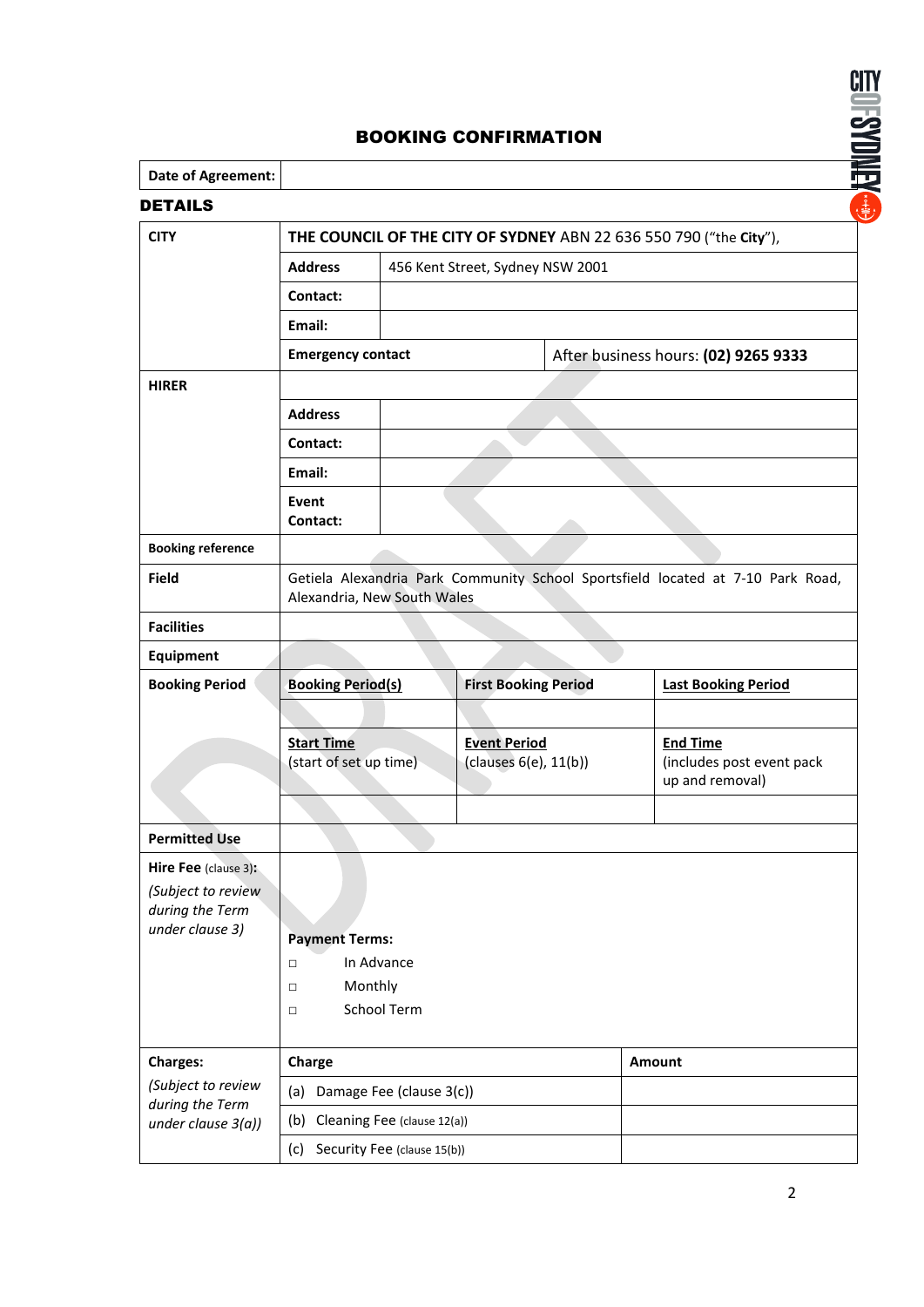|                                                                       | (d) Hirer's Liability Insurance                               | <b>IFSYDMEY</b>                                                                                                      |  |  |
|-----------------------------------------------------------------------|---------------------------------------------------------------|----------------------------------------------------------------------------------------------------------------------|--|--|
| <b>Permitted Use</b><br>(clause $7(a)$ ):                             |                                                               |                                                                                                                      |  |  |
| <b>Insurance</b> (clause 5):                                          | \$10,000,000.00                                               |                                                                                                                      |  |  |
| <b>Special Event</b><br><b>Security Deposit:</b><br>$(clause 3(d))$ : | Yes / No<br>$\Box$<br>\$X<br>$\Box$<br>Other amount<br>$\Box$ |                                                                                                                      |  |  |
| <b>Special Conditions</b><br>(clause 24):                             | Not applicable<br>$\Box$<br>$\Box$<br>$\Box$<br>$\Box$        | Annexure A - COVID-19 and Security and Emergency Procedures<br>Annexure B - Storage room Conditions of Use<br>Other: |  |  |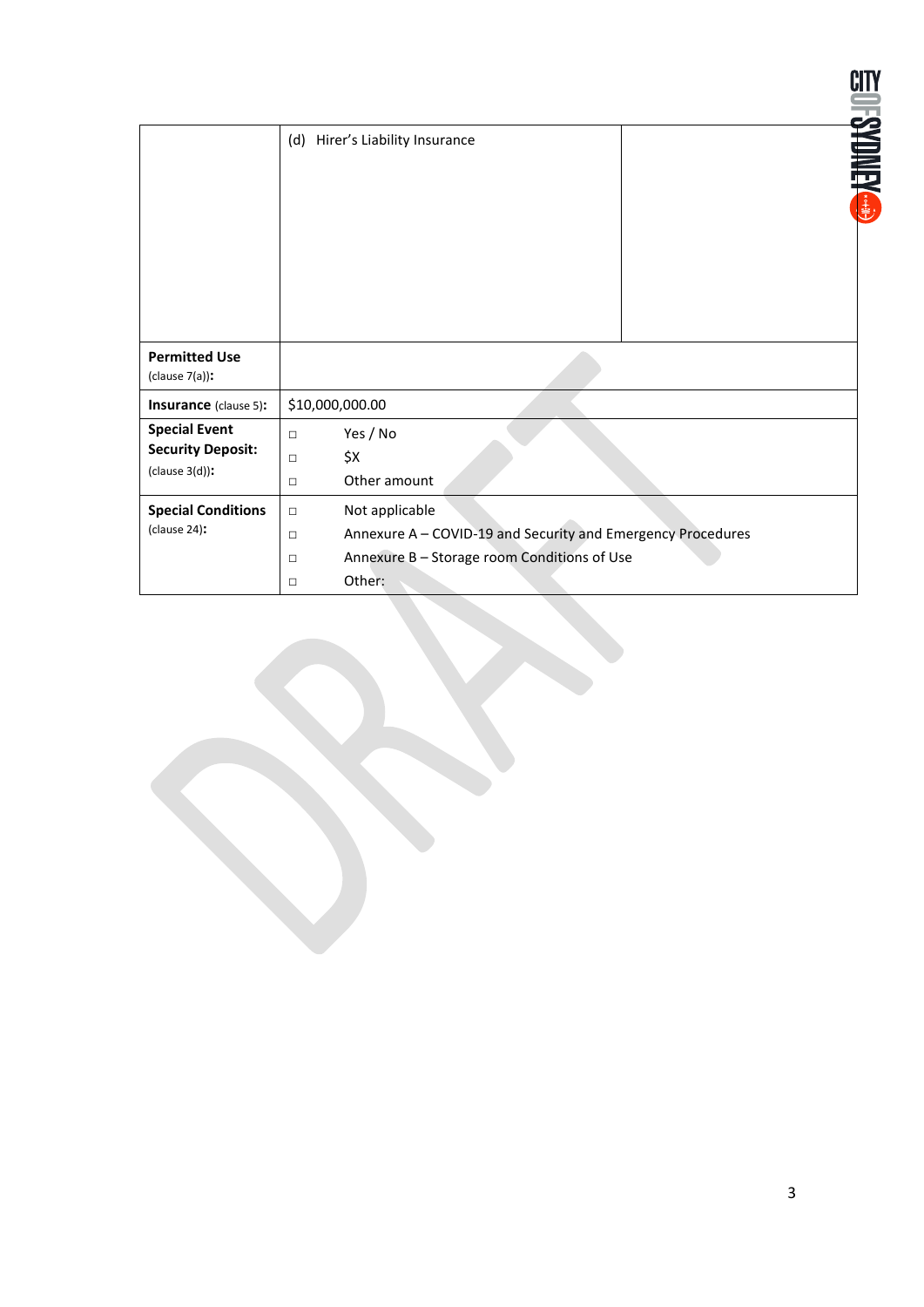### **GETIELA ALEXANDRIA PARK COMMUNITY SCHOOL SPORTSFIELD HIRING AGREEMENT**

**BETWEEN: THE COUNCIL OF THE CITY OF SYDNEY** ("the **City**")

**AND**

#### **THE HIRER**

#### **AS DEFINED IN THE BOOKING CONFIRMATION**

(being "the **Hirer**" stipulated in the Booking Confirmation and includes its agents, employees and contractors).

The City has agreed to hire part of the premises known as **Getiela Alexandria Park Community School Sportsfield (Field)**, 7-10 Park Road, Alexandria, New South Wales to the Hirer on a non-exclusive basis and on the terms and conditions attached to this Hiring Agreement.

#### **PREMISES – GETIELA ALEXANDRIA PARK COMMUNITY SCHOOL SPORTSFIELD**

(being the "Field", "Facilities" and "Equipment" stipulated in the Booking Confirmation).

The City has agreed to hire part of the Premises to the Hirer on a non-exclusive basis and on the terms and conditions to this Hiring Agreement which includes the Conditions of Use, Booking Confirmation, and any Special Conditions.

#### **ACCEPTANCE OF THE CONDITIONS OF USE**

- 1. The Hirer warrants that the Premises will be used only for the purpose described above and for no other purpose.
- 2. The Hirer acknowledges that it will be invoiced for any damage to the Premises, Facilities or Equipment, or any additional cleaning or security costs required following the Booking Period.
- 3. The Hirer acknowledges that it has been provided with a copy of the Booking Confirmation, Conditions of Use and Special Conditions (attached to and forming part of this Hiring Agreement) on which the City agrees to hire the Premises, Facilities and Equipment.
- 4. The Hirer acknowledges and agrees that it has read and understood the Booking Confirmation, Conditions of Use and Special Conditions and agrees to comply with the Conditions of Use and any Special Conditions specifically relating to the booking.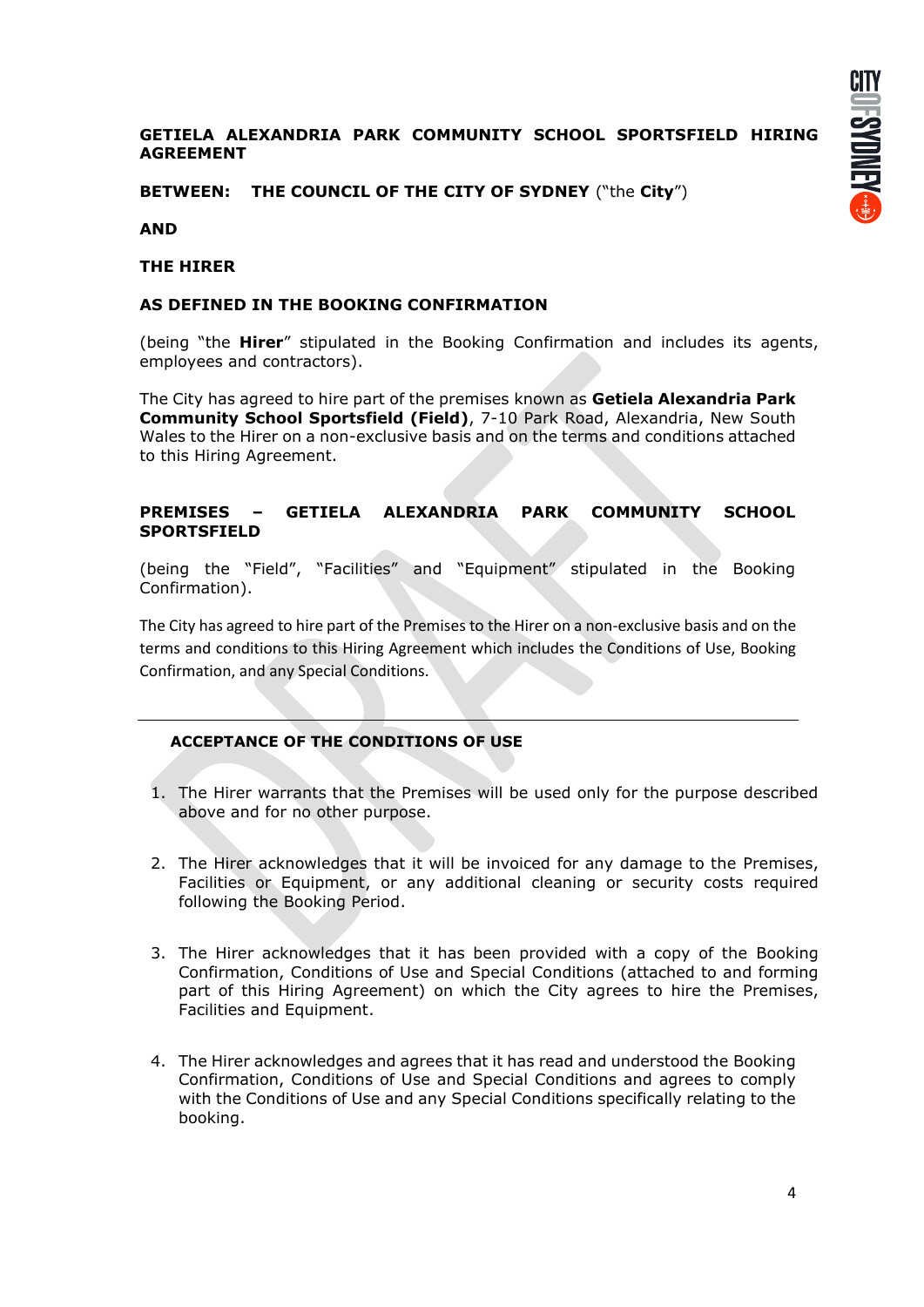To confirm receipt and acceptance of the terms and conditions of this Hiring Agreement, please sign and date one copy of this Hiring Agreement and return it to the Centre Manager.

This Hiring Agreement is not effective until this Hiring Agreement is signed by the Hirer, and the City has received payment in full of the Hire Fees, Charges and copies of the appropriate qualifications, certifications and accreditations required.

Any applicable Special Event Security Bonds will be released back to the Hirer within 28 days after the scheduled date of the gathering/activity subject to the Premises being returned back to its original condition.

If you have any questions or would like to discuss anything further about the Conditions of Use, please contact the Centre Manager on 9288 5651.

Yours sincerely,

Centre Manager Perry Park Recreation Centre City of Sydney

I, [insert name] have agree to the terms of this Hiring Agreement as outlined in the Booking Confirmation (booking reference [insert]), Conditions of Use and Special Conditions.

Signed for and behalf of

Name of organisation:

\_\_\_\_\_\_\_\_\_\_\_\_\_\_\_\_\_\_\_\_\_\_\_\_\_\_\_\_\_\_\_\_\_\_\_ \_\_\_\_\_\_\_\_\_\_\_\_\_\_\_\_\_\_\_\_\_

Signature: Date: Date: Date: Date: Date: Date: Date: Date: Date: Date: Date: Date: Date: Date: Date: Date: Date: Date: Date: Date: Date: Date: Date: Date: Date: Date: Date: Date: Date: Date: Date: Date: Date: Date: Date: D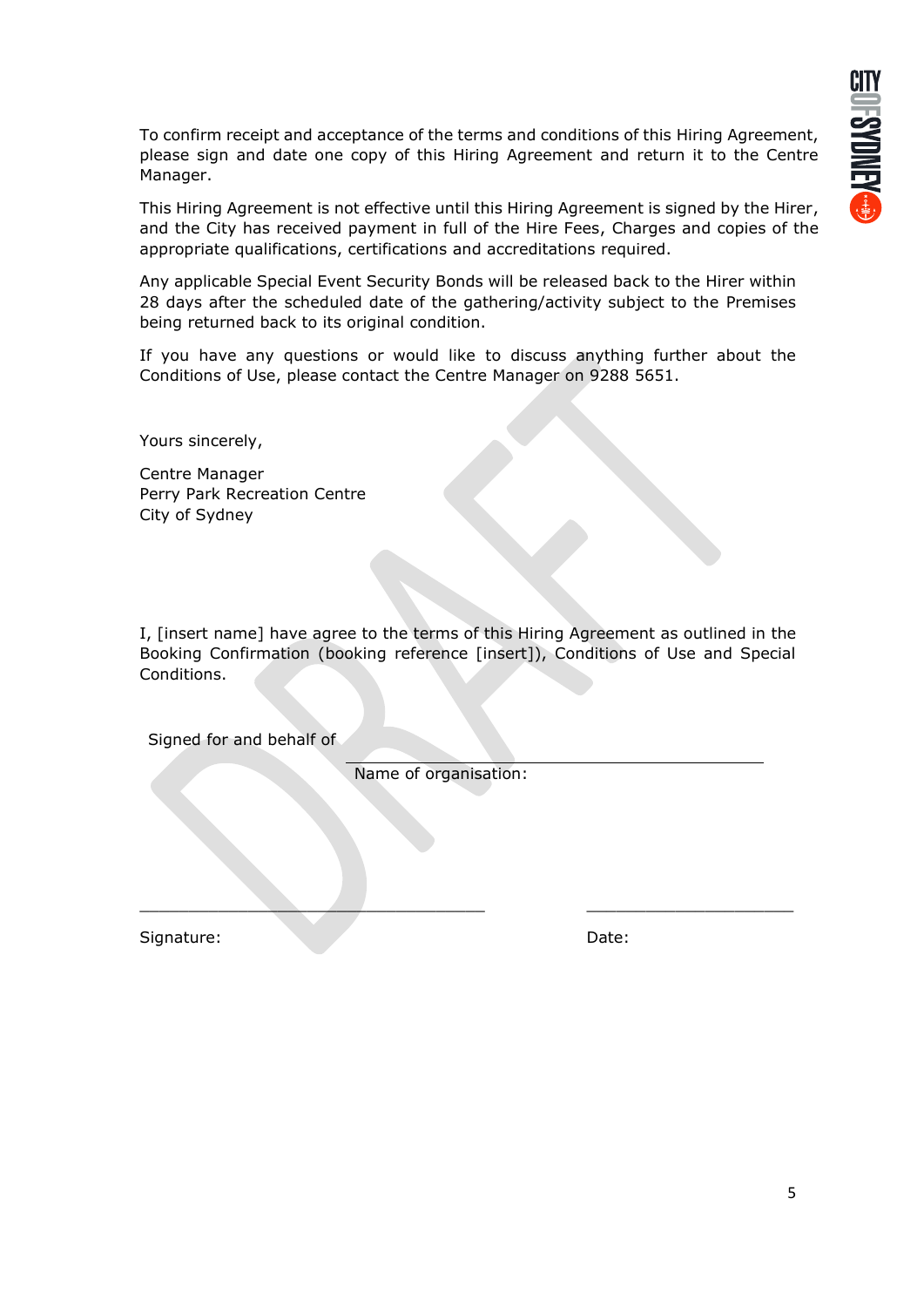### **CONDITIONS OF USE**

# **1. Terms and Conditions**

The Hirer acknowledges that the City may vary the Conditions of Hire and Special Conditions from time to time. In such instances the City will give notice of such changes and will make a copy available on the City's website.

# **2. Priority of Access**

**The City of Sydney retains the right to cancel or re-arrange bookings at any time if any part of the Premises is required for the purpose of the City of Sydney**.

In the event of cancellation or rearrangement of bookings, City staff will endeavour to provide affected parties with due notice and offer alternative arrangements where possible. In the event that the City is unable to offer a suitable alternative, all monies paid in respect of a cancelled booking will be returned to the Hirer. The City is not liable to the Hirer for any loss or damage suffered by the Hirer as a result of such cancellation.

# **3. Fees and Charges**

- a. The Hirer will pay all hire fees and charges in accordance with the City's Schedule of Fees and Charges.
- b. The City reviews all fees and charges at the beginning of each financial year. If such review occurs during the term of this Agreement, the City may increase the fees and charges payable by the Hirer to reflect the rate applicable at the time of the booking.
- c. If the City incurs any expenses as a result of the Hirer's use of the Premises/Facilities/Equipment for example, if the Premises/Facilities/Equipment are damaged as a result of the Hirer's use, the Hirer must promptly reimburse the City for such expenses upon receipt of an invoice from the City for the amount.
- d. Penalties The Hirer may be charged extra time in the following instances:
	- **.** the Hirer is late in vacating the Premises
	- **.** the Premises is accessed outside of the Booking Period
	- **.** unauthorised use of additional spaces within the Premises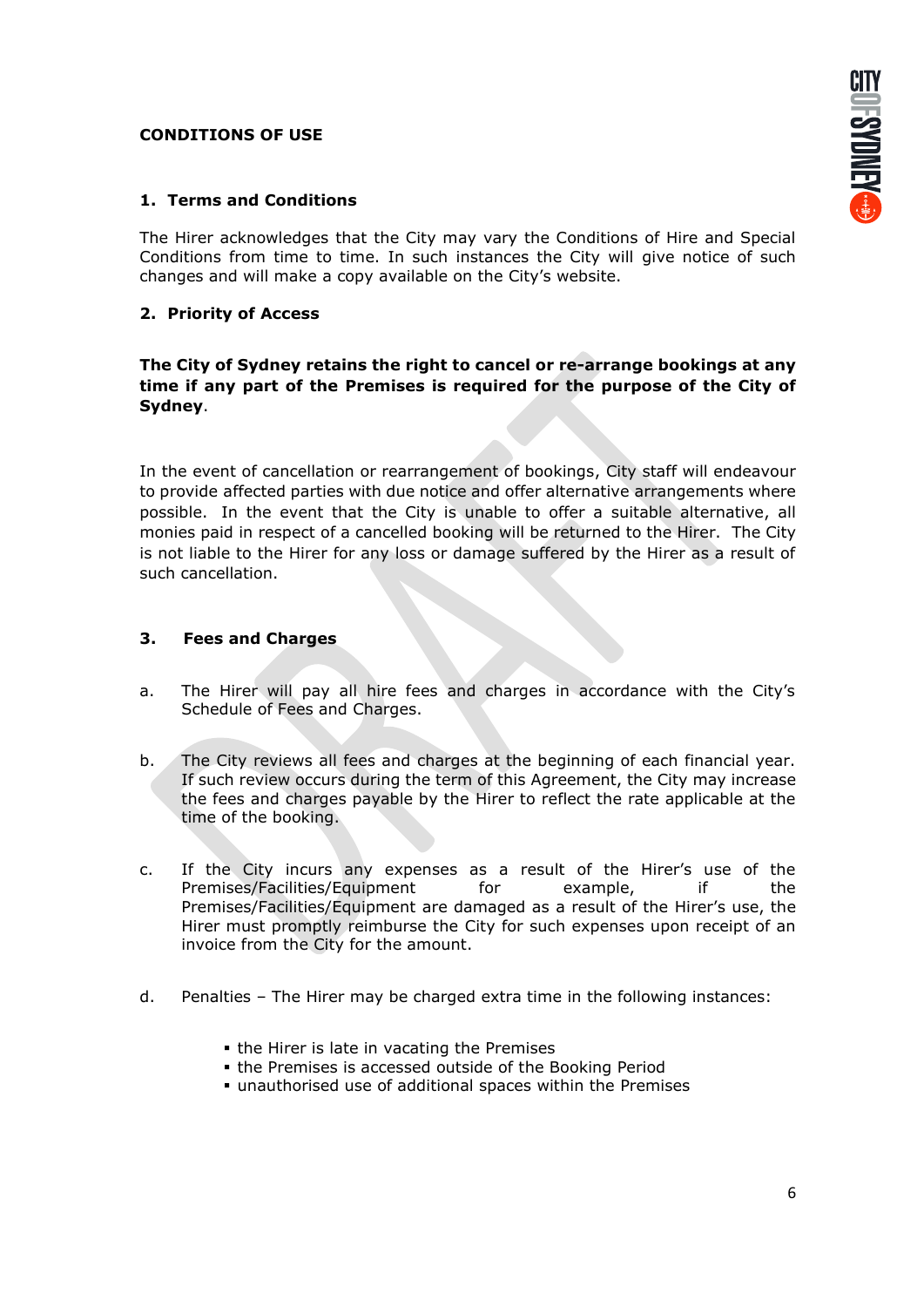- e. Changes to Requirements Any changes to a booking made by the Hirer within 7 days of the booking may incur an additional fee, where the quantity of time or facilities increase from the original booking.
- f. Taxes & duties The Hirer must pay all taxes, duties and government charges imposed or levied in connection with this Agreement.
- g. GST is included in the hourly rates and is to be paid by the Hirer. Costs plus GST will be taken into account in calculating any refund due to the Hirer.
- h. Interest The City reserves the right to charge interest, at a rate of 10% per annum, on all moneys outstanding to the City for any period in excess of thirty (30) days of the payment due date.
- i. The City reserves the right to exclude the Hirer from the Premises if moneys are outstanding for any period in excess of thirty (30) days of payment due date.

# **4. Changes and Cancellations**

- a. The Hirer may request changes within seven (7) days of the booking. Additional hire fees may apply in accordance with the City's Schedule of Fees and Charges.
- b. In the event of a cancellation by the Hirer, a cancellation fee may be charged to the Hirer as follows:

| <b>Notice of cancellation</b>     | <b>Cancellation Fee</b>               |
|-----------------------------------|---------------------------------------|
| More than 1 week prior to booking | All fees paid by Hirer fully refunded |
| Less than 1 week prior to booking | Hirer is liable for full hiring fee   |

c. Cancellation of a Special Event by the Hirer will incur the following cancellation fees which will be deducted from the Security deposit paid:

| Notice of cancellation - Special Events | <b>Cancellation Fee</b>  |
|-----------------------------------------|--------------------------|
| More than 4 weeks prior to booking      | 10% of Security Deposit  |
| Less than 4 weeks prior to booking      | 50% of Security Deposit  |
| Less than 7 days prior to booking       | 100% of Security Deposit |

- d. All cancellations are to be confirmed in writing by the Hirer.
- **5. Insurance**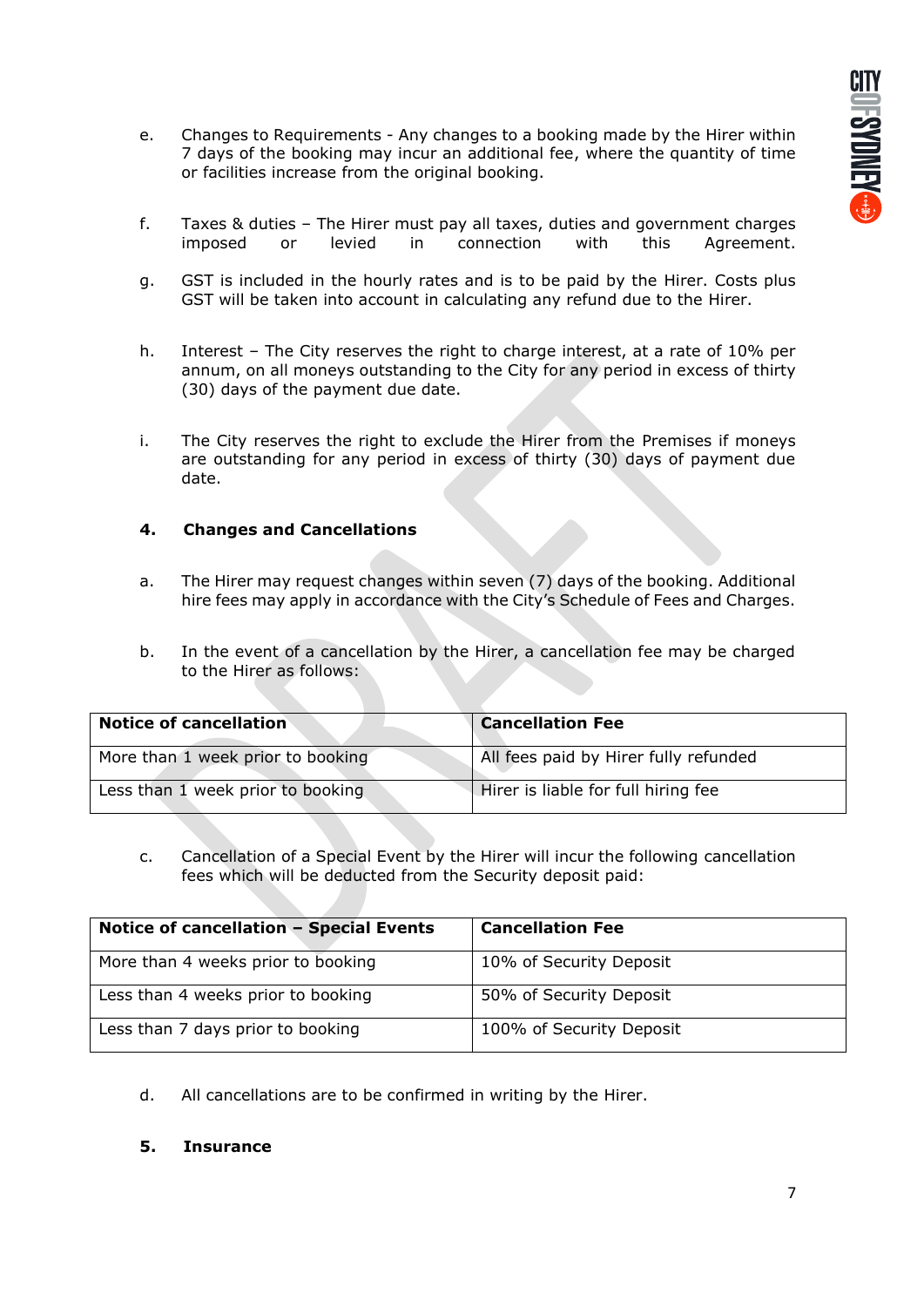- a. Public Liability Insurance (PLI) The Hirer will indemnify the City against any claims for injury to persons or damage to property arising out of this Agreement. Such indemnity will be expressed in the form of a public liability insurance policy in the minimum amount of \$10,000,000 for any individual claim which may be made and be issued by an insurer licensed by the Australian Prudential Regulatory Authority to carry on insurance in Australia or with an investment grade rating from an industry recognized rating agency such as Moodies, Standard & Poors or Bests.
- b. A Certificate of Currency must be submitted to the City at the time the booking is made. The City reserves the right to cancel a booking if the Hirer fails to comply with subclause "a" above.
- c. Individuals and small community groups unable to secure their own public liability insurance may apply to the City for cover via the City's Hirer's Liability Insurance facility. A fee for this insurance cover will apply if the application is accepted and the Hirer will be responsible for the \$500 policy excess payable in the event of a claim. \* The insurance facility available is always subject to the insurer's Terms and Conditions.
- d. Where the Permitted Use is not for a structured or facilitated program or activity, the Hirer is exempted from the requirement to hold a public liability insurance.

# **6. Indemnity**

- a. The Hirer will indemnify and keep the City indemnified for and against all damages, action, suits, claims, costs and demands, which may be made or recovered against the City by any person whatsoever in respect of any loss, injury (including death) or damage sustained whilst in or upon the City's Premises except to the extent that such loss, injury or damage is caused by the negligence of the City, its servants and agents.
- b. The Hirer releases the City from any loss, expense or claim of any nature, whether to person including a claim by the Hirer or any third party with respect to the use of the Premises.

# **7. Access to the Field and Facilities**

- a. Access to the Premises is strictly limited to the booked hours. Access outside of the booked hours may incur additional charges in accordance with the City's Schedule of Fees and Charges.
- b. The City reserves the right to control the Premises including all means of ingress and egress, and admission of the public (including the right to refuse admission to any person or persons).
- **8. Use of the Field, Facilities and Equipment**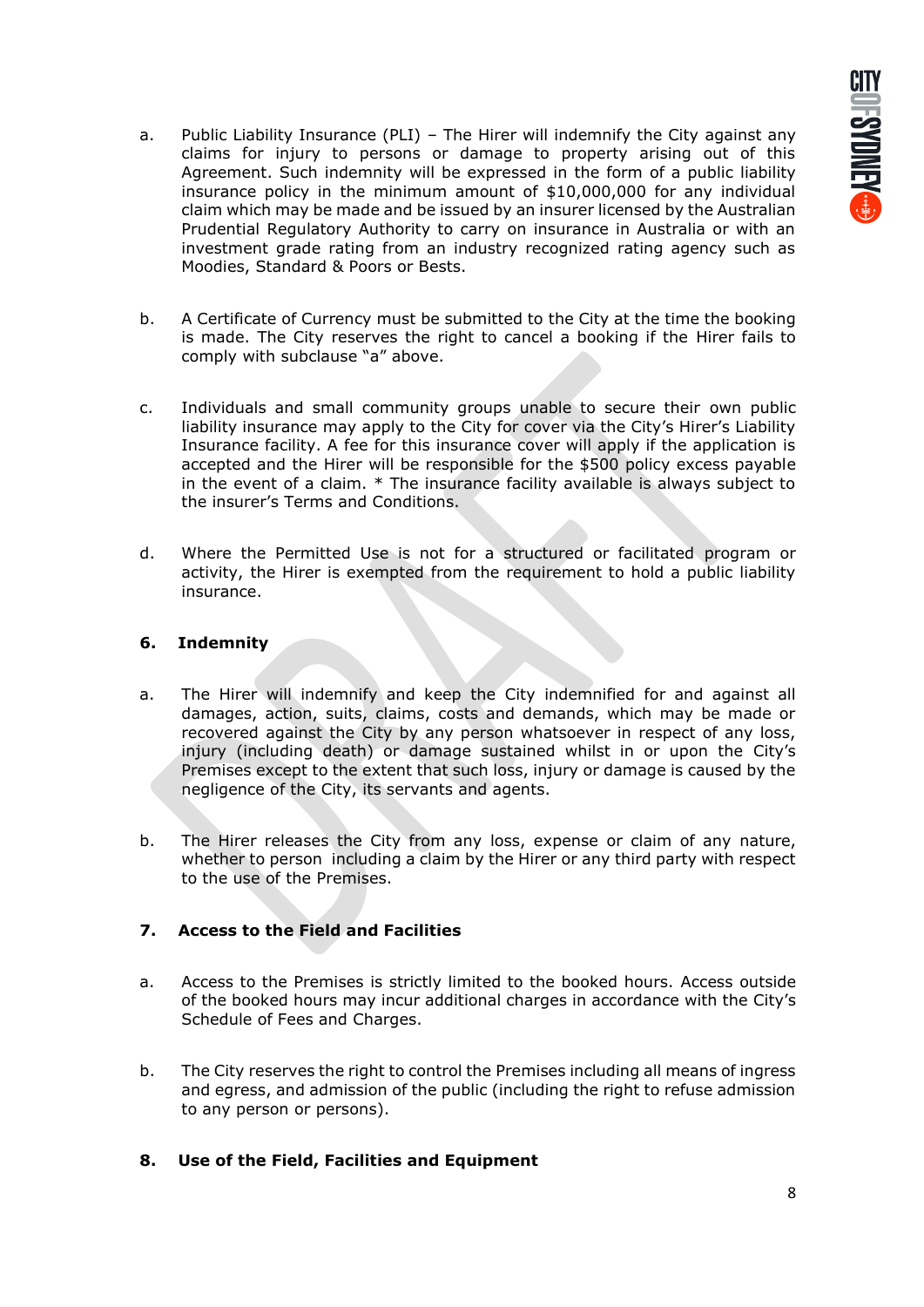- a. The Field and the Facilities are only available to hire for activities that have a direct sporting/recreation focus, including sports programs/activities and competitions, school program use, other programs including learn to play and holiday camps, and professional development and coaching.
- b. The Hirer must only use the Field/Facilities/Equipment for the purposes stated by the Hirer in the Hiring Agreement and described in the Booking Confirmation issued by the City.
- c. The Hirer must complete an induction prior to use of the Premises/Facilities/Equipment.
- d. The Field/Facilities/Equipment are only available from the commencement time stated on the Hiring Agreement. Hirers must allow for set-up, pack up and cleaning in the Period of Hire stated in the Agreement. Use beyond the agreed Period of Hire will be charged in line with the City of Sydney Schedule of Fees & Charges.
- e. The Hirer must complete a new Hiring Agreement for use beyond the agreed Booking Period. The City cannot warrant the availability of the Premises/Facilities/Equipment beyond the agreed Booking Period.
- f. The Hirer will not place any signs or other structures, or make any addition or alterations to the trees, structure, facilities, goods, equipment or decoration of the Premises, without the prior written consent of the Centre Manager.
- g. The Hirer must not drive in or attach in any way nails, screws, tape or any fastenings to any trees or walls, floors, furniture or fittings of the Facilities.
- h. If the Hirer moves any equipment in the Premises the Hirer must return the equipment to their original storage place, in accordance with instructions from the Centre Manager or City staff.
- i. The Hirer is responsible for the whole area as booked and specified on the Hiring Agreement. The Hirer is liable for any damage to the Premises, the Facilities and any Equipment used during booked hours.
- j. The Hirer is responsible for the behaviour of all guests using the Premises/ Facilities/Equipment during the Period of Hire. Children must be supervised at all times.
- k. The Hirer must not interfere with the use, enjoyment or occupation of the Premises of any other authorised occupants or users of the Premises.
- l. The Hirer must not use the Premises in an immoral or offensive manner or permit anything on the Premises which in the opinion of the Centre Manager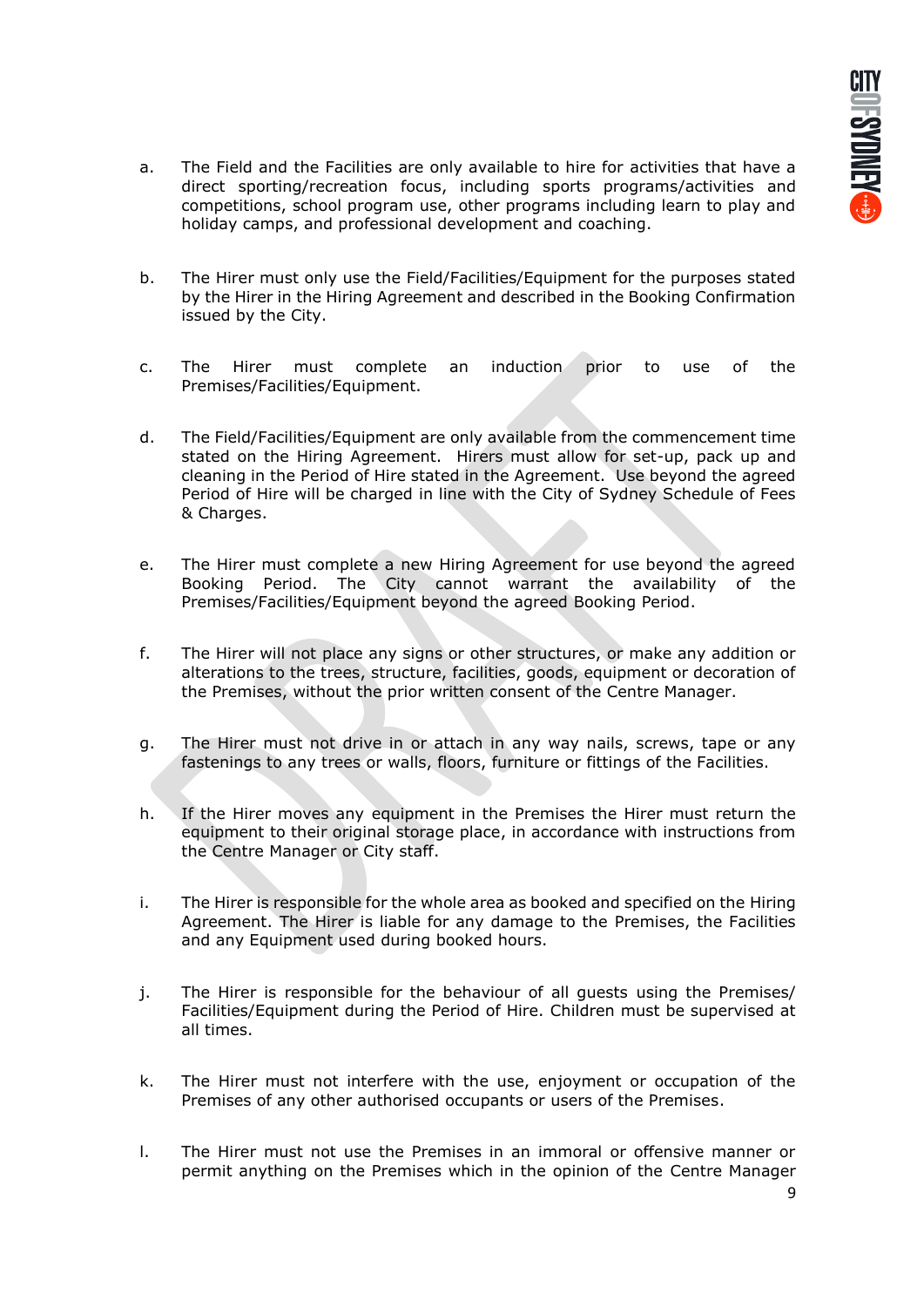constitutes a nuisance, disturbance or may cause damage to the Premises or cause nuisance or disturbance to any other users or neighbours of the Premises.

- m. The Hirer must ensure that music and sound levels do not cause annoyance to other users of the Premises and residential neighbours. No public address (PA) system or electronically operated sound equipment shall be used unless approved by the City. Noise from any amplified music or notification system used at the event must not exceed LAeq 15 minute  $\leq$  65 dB(A) when measured [at the nearest affected receiver]. Any request to the Hirer from the Centre Manager or City staff to reduce sound levels must be complied with immediately. If, during the Period of Hire, substantiated complaints or breaches of noise conditions occur, the Hirer must immediately reduce the noise to ensure the event complies with the noise levels specified in the noise conditions above. Any breach of noise regulations may result in the City taking action under the Protection of the Environment Operations Act 1997 (NSW).
- n. The Hirer must not consume alcohol or take non-prescription drugs or permit others to do so while on the Premises. The Hirer and its employees, agents and guests must not be under the influence of non-prescription drugs or alcohol.
- o. The Hirer must not smoke while on the Field/Facilities. Smoking is permitted within 4 metres of entrances and exits under the Smoke-free Environment Act 2000 (NSW).
- p. The Hirer will not be permitted to store any equipment on the Premises without the prior written consent of the Centre Manager.
- q. The Hire must ensure that its employees, agents and guests comply with the terms of this Hiring Agreement where applicable.

# **9. Lost Property**

a. The City is not responsible for any Hirer's lost property.

# **10. Food, Alcohol and Catering**

- a. The Hirer must not use the Premises or any part of it for cooking food, whether for consumption on the Premises or not, without the prior written consent of the Centre Manager.
- b. No gas barbeques shall be allowed within the Field/Facilities and the park/open spaces, without the prior written consent of the Centre Manager..
- c. No open flames shall be permitted within the Field/Facilities and any other area of the park.
- d. No alcohol is permitted in the Field/Facilities and any other area of the park.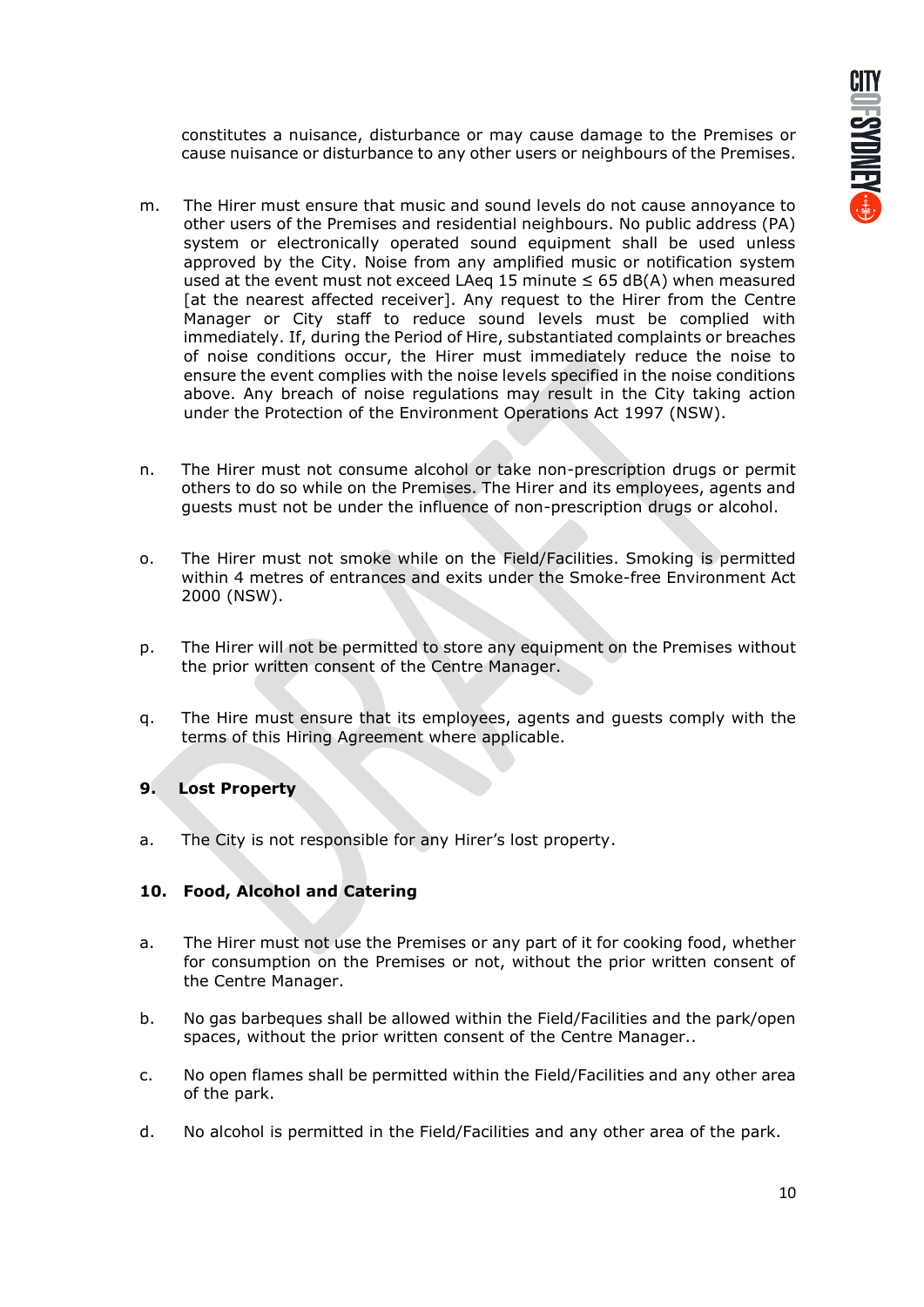- e. The Hirer must not sell food, drinks or merchandises on the Premises without the prior written consent of the Centre Manager.
- f. The Hirer must not self-cater or hire their own caterers on the Premises without the prior written consent of the Centre Manager.

### **11. Sustainability**

a. As part of Sustainable Sydney 2030, the City is vision is to reduce carbon emissions, divert waste from landfill and have zero increase in potable water by 2030. Hirers and its employees, agents and guests are encouraged to avoid the use of single-use items.

### **12. Cleaning and Damage**

- a. The Hirer must leave all hired areas in a clean and tidy condition, removing all personal property, and refuse of any kind. The Hirer must dispose of refuse in the waste bins provided. The Hirer will be responsible for, and pay the cost of, any additional cleaning of the hired areas, if the Premises are not left in a neat and tidy condition on departure.
- b. The Hirer must ensure that the Field/Facilities/Equipment are protected from damage. Any damage to the Field/Facilities/Equipment including but not limited to grass, trees, garden beds, plantings, pavers will be repaired to the City's satisfaction at the cost of the Hirer.
- c. The Hirer must promptly notify the Centre Manager of any accident or damage that occurs at the Premises and pay to the City the cost of any damage to the Premises/Facilities/Equipment caused by the Hirer, their employees, contractors or guests or any persons under its control.
- d. The Hirer must pay to the City the cost of any Equipment missing as a result of the Hirer's use.

#### **13. Advertising**

- a. No advertising of any description or kind will be permitted on any part of the Premises, unless authorised by the Centre Manager.
- b. The Hirer must not paint affix or erect any notices, advertisements, signs or other devices on or within the Premises, without the prior written consent of the Centre Manager. No signs are to be placed on the footway or roadway adjacent to the Premises.
- c. If a sporting function is advertised, it must be in accordance with the type of function stated on the Hiring Agreement.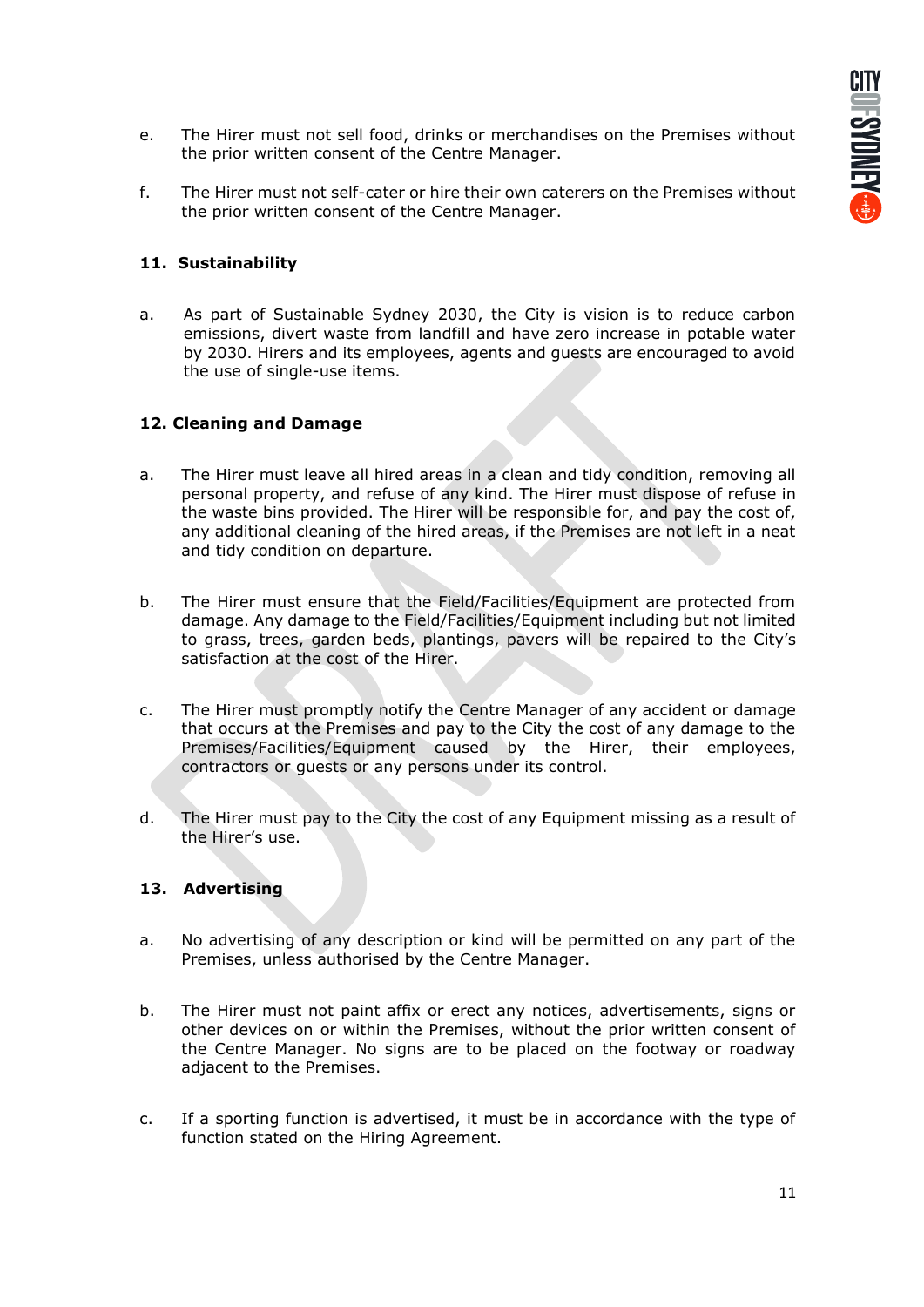- d. The City retains the right to request the Hirer to remove any material from the Premises which is considered by the City to be detrimental to the City of Sydney presentation standards.
- e. The Hirer must not use any sign, symbol, mark or badge of the City, including the City's logo, the name or part of the name "The Getiela Alexandria Park Community School Sportsfield", or its products for the purposes of advertising, marketing or merchandising, except with the prior written consent of the Centre Manager.
- f. The Hirer must not broadcast or publish images of the Premises without the prior written consent of the Centre Manager.

# **14. Safety**

- a. Use of Dangerous Goods The Hirer must not bring, or permit any flame, candle, explosive, fuel, ammunition, pyrotechnic, firearm or flammable liquid or substance or any dangerous weapon to be brought into or used in the Premises.
- b. For any emergency the Hirer should notify City immediately, and call 000 for police, fire or ambulance.

# **15. Security**

- a. The City reserves the right to request the Hirer to provide security personnel for the booking. This will be based on a risk assessment carried out by the City. The Hirer will be advised in writing if security is deemed necessary.
- b. The employment of security personnel is the responsibility of the Hirer and is at the Hirer's expense. The Hirer will be required to show evidence that they have hired security personnel before their Booking will be confirmed. In the event that the City is required to request assistance from the City of Sydney Security (due to the Premises being used for dangerous or illegal activities) the City reserves the right to charge a Security Fee.

# **16. Copyright**

- a. The Hirer must observe the provisions of the Copyright Act 1968 (Cth) and will indemnify the City and free it of any obligation or liability in respect of this Act for any act or omission of the Hirer under the Agreement.
- b. The Hirer must obtain its own licence to play music at the Premises during its booking, and provide evidence of this on request by the City, where:
	- i. The Hirer is conducting a dance class or fitness class, or is a performance school conducting a concert or recital;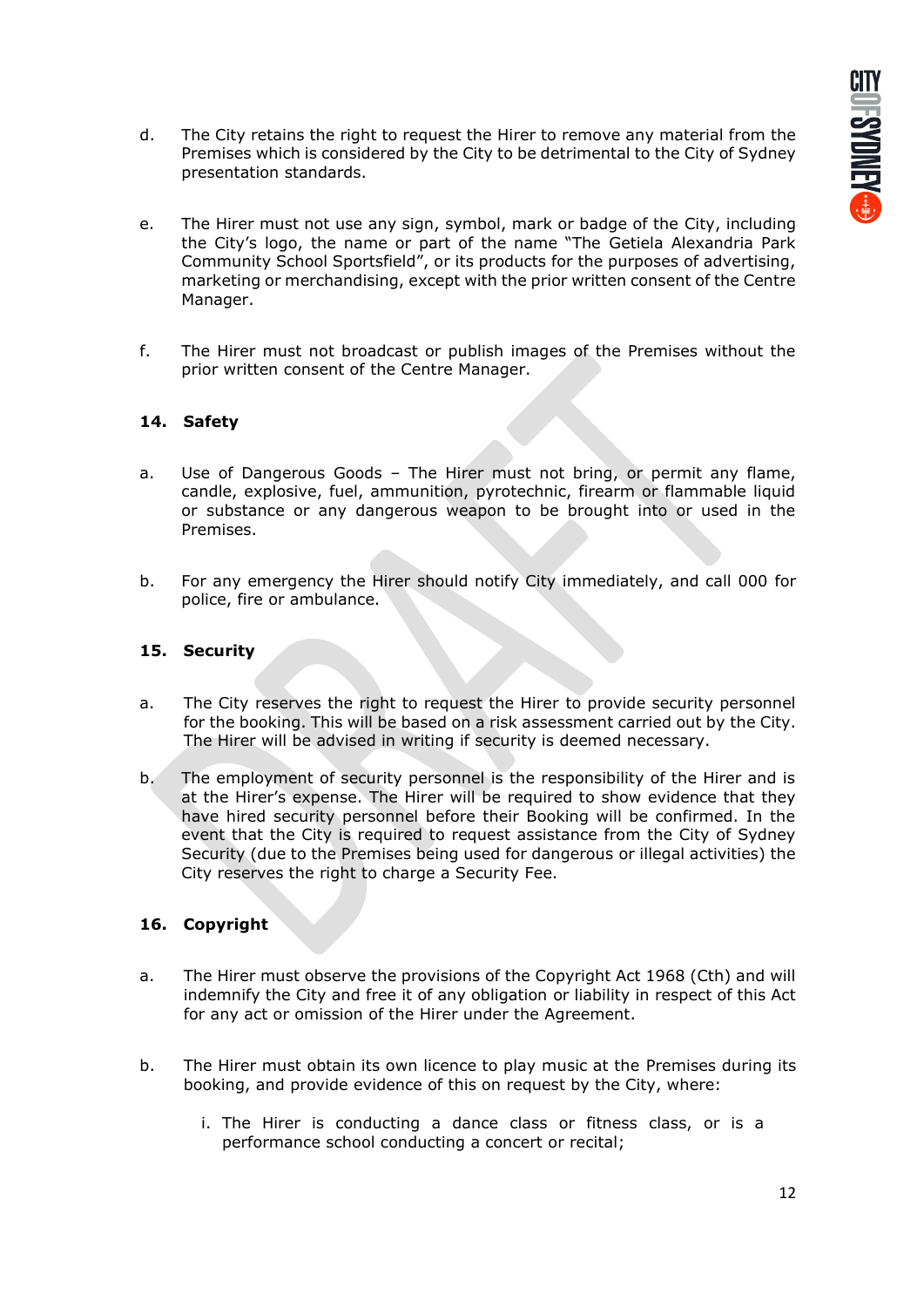- ii. The Hirer charges an entry fee to persons of more than \$40;
- iii. The Hirer charges an entry fee to persons of \$40 or less and spends more than \$4,000 in fees and expenses on performers participating in the performance of music (including DJs and dancers); or
- iv. The Hirer spends more than \$50,000 in fees and expenses on performers participating in the performance of music (including DJs and dancers).

# **17. Electronic and Multi Media**

- a. The Hirer must not use film projection equipment to photograph, broadcast, televise or record any activity at the Premises without the prior written consent of the Centre Manager. The Hirer must complete a separate City Location Agreement.
- b. The Hirer must pay all costs resulting from such activities as determined by the Chief Executive Officer, and must include in any television, video, film, broadcast or sound recording such material and information as may be required by the Chief Executive Officer.

# **18. Regulations and Warranties as to the Permitted Use**

- a. The Hirer must be 18 years of age or over.
- b. The Hirer must comply with all applicable legislation relating to the Permitted Use at the Premises, including but not limited to obtaining any checks required under the *Child Protection (Working With Children) Act 2012 (NSW*) and provide to the City a copy of evidence of such compliance.
- c. The Hirer must ensure that it observes and complies with all the City's procedures, rules and regulations in respect of the operation of the Premises.
- d. The Hirer warrants that it holds the appropriate qualifications, certification and accreditation as is legally required to conduct the Permitted Use as described in the Hiring Agreement.
- e. The Hirer must comply with all Commonwealth and State legislation and regulations and any notice from any authority with regard to the Hirer's business and the use of the Premises for the Permitted Use.
- f. The Hirer must comply with the Council's Work, Health & Safety policy while on the Premises. A copy of the Work, Health & Safety policy can be obtained from the City's website: www.cityofsydney.nsw.gov.au . A copy can also be provided by the Centre Manager.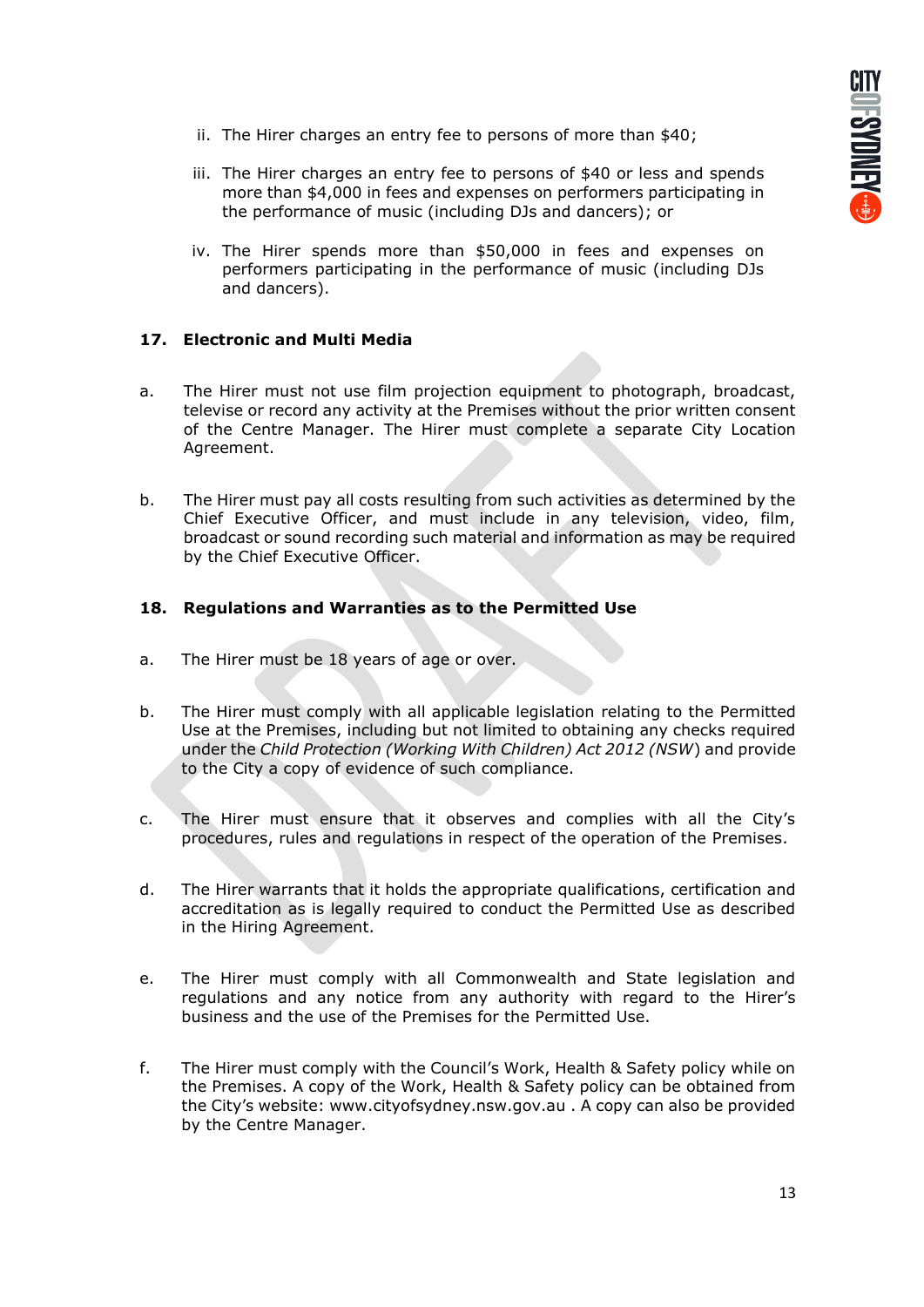- g. The Hirer must comply with all applicable Work, Health and Safety legislation including the Work, Health and Safety Act 2011 (NSW). The Centre Manager may request copies of appropriate work, health and safety information required which must be provided to the City within 10 business days of such request.
- h. Hirer's Employees and Agents all persons engaged or employed by the Hirer in connection with the use of the Premises/Facilities/Equipment must comply with these Conditions of Use, and the Hirer agrees to accept responsibility for any failure on the part of his/her agents, employees, contractors, guests and invitees to observe and comply with these conditions.

# **19. No Assignment**

a. The Hirer will not transfer, assign, or sub-hire his rights under this Hiring Agreement. To do so will render the booking cancelled immediately.

# **20. Dispute**

- a. The parties undertake to use all reasonable endeavours to resolve any dispute in relation to this Hiring Agreement by discussion between the parties or delegated representatives of both parties.
- b. If the dispute cannot be resolved the parties agree to refer the matter to senior management of their respective parties for their review.
- c. If the dispute cannot be resolved in the manner set out in clause 14b then the parties agree to resolve the dispute by mediation in accordance with the Australian Commercial Disputes Centre (ACDC) mediation guidelines as administered by ACDC.

# **21. Termination**

- a. The City may cancel the hire of the Premises at any time in accordance with clause 2 does not guarantee availability of the booking. In such cases the City will endeavour to give seven (7) days written notice to the Hirer (emergencies excepted). If the City cancels this Hire Agreement the City will return to the Hirer any monies paid in respect of a future booking. The City is not liable to the Hirer for any loss or damage suffered by the Hirer as a result of such cancellation.
- b. If the City considers at any time that there has been a material breach of this Agreement by the Hirer, the City may in its absolute discretion, cancel the hire of the Premises by giving written notice of such cancellation to the Hirer. If the hire of the Premises is cancelled due to a breach of the Agreement by the Hirer, the Hirer will be responsible for the full hire fees.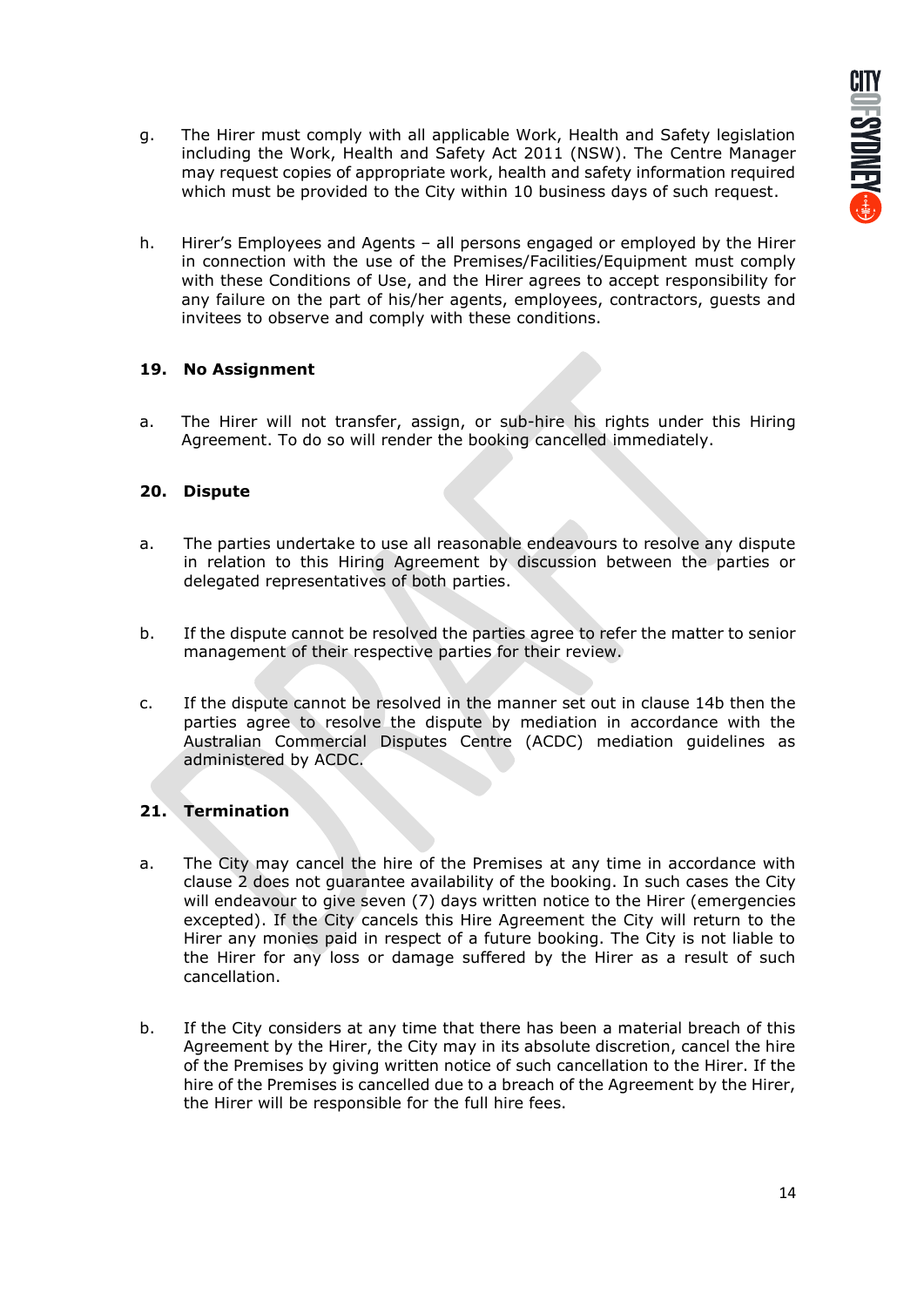c. The City reserves the right to cancel the hire of the Premises immediate if in its opinion there has been a breach of this Agreement by the Hirer without prior notice to the Hirer. Upon cancellation the Hirer must leave the Premises immediately, and the City will not be liable to the Hirer for any refund of hire fees or any loss or damage suffered by the Hirer as a result of such termination of the Agreement.

# **22. Relationship with the City**

- a. The Hirer has a non-exclusive right to occupy and use the Premises on the terms and conditions contained in the Hiring Agreement.
- b. Nothing in this Hiring Agreement will be construed or deemed to constitute a partnership or employer/employee relationship between the Hirer and the City.

### **23. Privacy**

The City will collect personal information from the Hirer strictly in accordance with the City's privacy policy. Further information can be obtained by clicking on this link: <http://www.cityofsydney.nsw.gov.au/about-us/privacy>The intended recipient of this information is the Council of the City of Sydney. Whilst the supply of this information is voluntary, the personal information the Hirer provides will enable the City to enter into this Hire Agreement. The Hirer's personal information may be assessed by the Hirer and the City. A request to access, update or correct any information should be directed to the Centre Manager.

The personal information collected will be stored by the City of Sydney and may be used for demographic and statistical analysis, future promotional marketing and publicity purposes and the Hirer consents to such use. The Hirer acknowledges that details of the Agreement may be required under the Government Information (Public Access) Act 2009 (NSW). The Hirer agrees to provide any necessary information and acknowledges that the City will disclose any personal information provided to it as required by law.

# **24. Child Protection Obligations**

- a. The Hirer warrants that at the time of signing this agreement and as required under the Child Protection (Working With Children) Act 2012, during the term of this agreement, that the Hirer including its employees, agents and invitees have complied with all its obligations under the Act. The Hirer must also ensure that any contractors also comply with this clause. The Centre Manager may request evidence of compliance which must be provided to the City within 10 business days of such request.
- b. The Hirer is responsible for determining its obligations under the Act and must:
	- i. contact NSW Police on '000' if a child is in immediate danger of abuse or harm as described in the Act;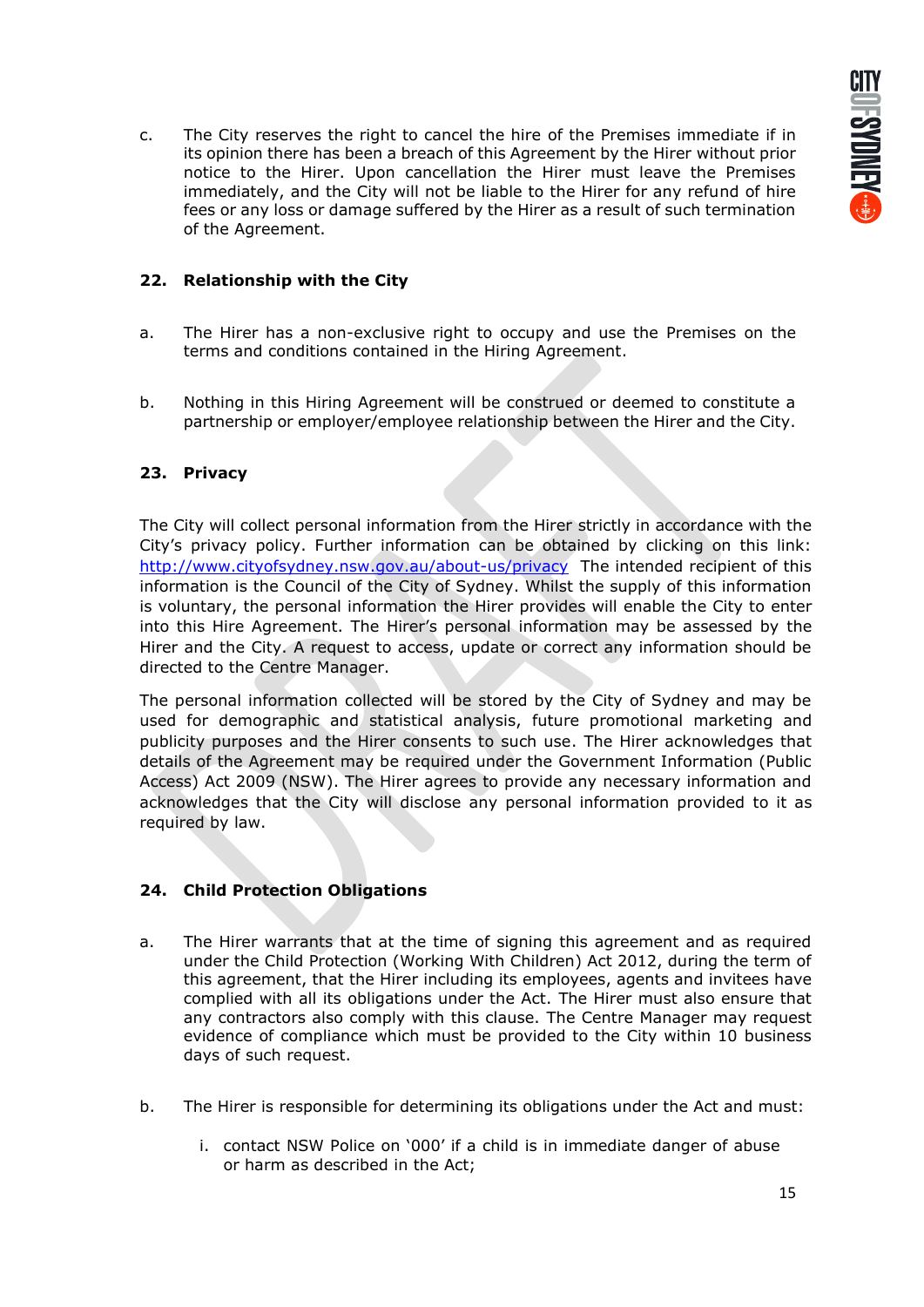- ii. contact the NSW Child Protection Helpline on '132 111' to report a child at risk of significant harm, where required under the Act; and
- iii. notify the City of any child safety incident occurring at the Field/Facility and cooperate with the City for any complaints and investigations relating to such incident.
- c. The Hirer agrees to provide the City with evidence that any of the checks required under the Act have been undertaken whenever requested by the Centre Manager within 10 business days.
- d. The Hirer agrees to advise the City if any circumstances change which might prevent or limit the Hirer or its employees, agents and contractors from undertaking child related employment.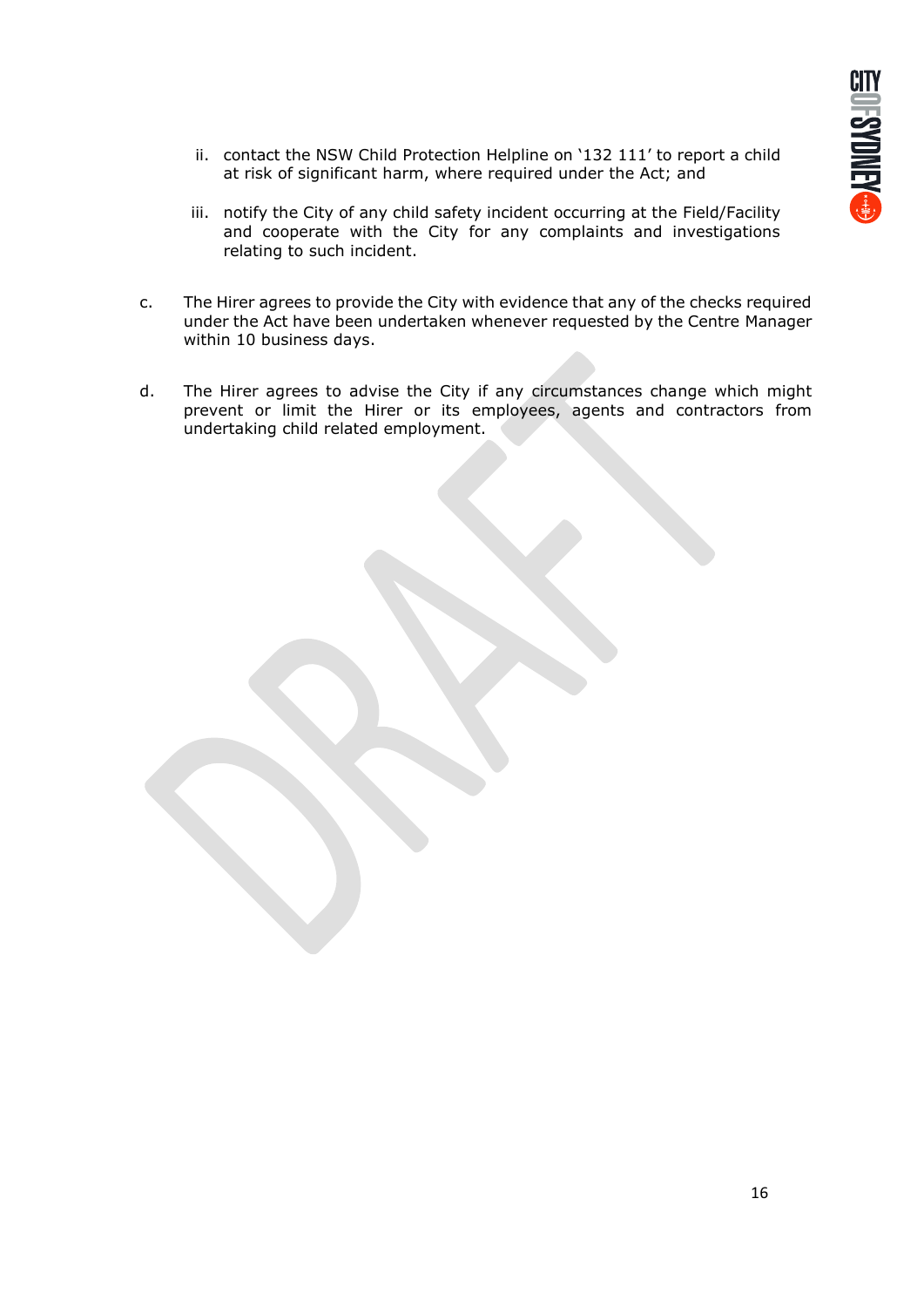# **ANNEXURE A – COVID-19 AND SECURITY AND EMERGENCY PROCEDURES**

- 1. A reference to a clause in these Special Conditions is a clause in the Conditions of Hire (Annexure A).
- 2. For the purposes of clause 18(f) (Regulations and Warranties as to the Permitted Use):
- a. if requested by the City, the Hirer must provide the City with details of its risk management plan, incorporating arrangements for access control, security, deliveries to the Premises and general management of work health and safety matters (where the Hirer is a volunteer or a volunteer association and may not have duties under work health and safety law, when using the Premises for the Booking Period the Hirer must take reasonable care to protect the health and safety of the Hirer and the Hirer's employees and ensure that the health and safety of others are not adversely affected).

# 3. **COVID-19 Health and Safety Measures**

### 4. **Security and Emergency Procedures**

For the purposes of (Clause 18 (Safety):

- a. Upon discovery or notification of any emergency incidents at the Premises, the Hirer **must**;
	- i. Remain calm and move themselves and everyone away from source of immediate danger i.e. evacuate the building, space, room, or block entry into the building for a 'shelter in place'
	- ii. Call Triple Zero '000' and ask for the relevant emergency service; Police, Fire Brigade or Ambulance. Give the operator the Hire's name, venue's address and nearest cross street; answer their questions clearly and follow their instructions.
	- iii. If evacuation is required, evacuate the attendees to the Premises' nominated assembly area, as displayed on the Premises' Evacuation Diagrams. If 'sheltering in place' due to danger outside, locate to safe area indoors, ideally with doors, curtains and cover, and wait for emergency services.
		- iv. Follow the emergency services' advice regarding actions to take and do not leave the site or assembly area until the emergency situation is handled by emergency services and the 'all clear' is given, or an alternate handover of the site is arranged with the City of Sydney Security team on 02 9265 9178. The Hirer is to contact the City of Sydney Security team prior to leaving the site.
		- v. Call the City of Sydney Security on 9265 9178 and inform them of the situation, and actions taken i.e. that '000' has been called and the site has been evacuated.
		- vi. Once able, the Hirer must ensure that the Centre Manager has been advised of the incident, actions taken and any information relevant to the emergency.
- b. The City maintains Emergency Plans for all its sites. The City will make detailed Emergency Plans available to the Hirer via publication on the City of Sydney website or via email upon request.
- c. The City may provide onsite inductions to the Hirer to prepare them for emergencies at the Premises on request or depending on the nature of hire,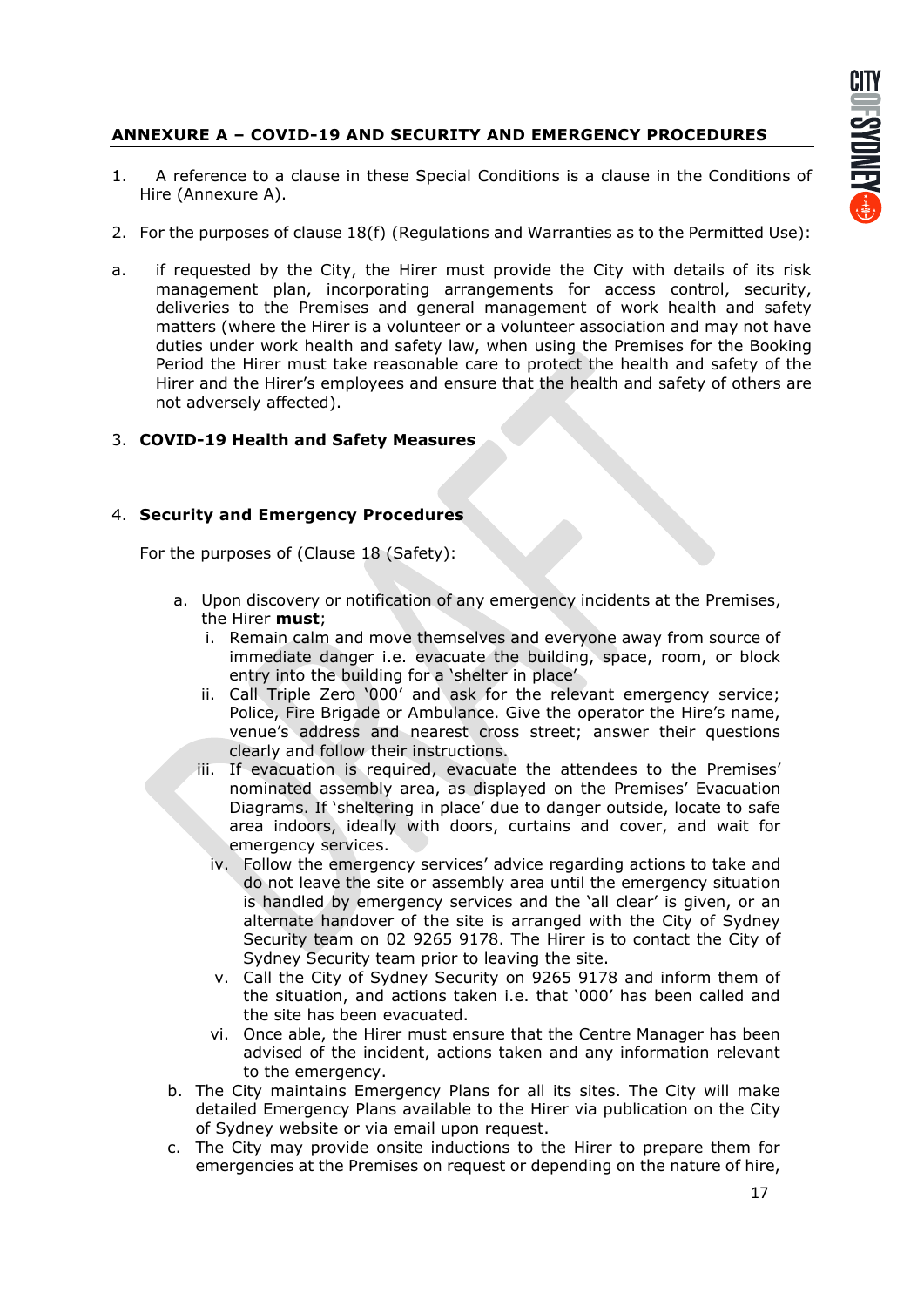event, or availability of staff. The Hirer can request this to be done as part of their booking to ensure they're competent to manage emergencies that may arise. On site inductions will include:

- i. Fire alarms and tones;
- ii. Evacuation diagram locations, exit routes and assembly area; and
- iii. Security systems, alarm code entry and securing the site.